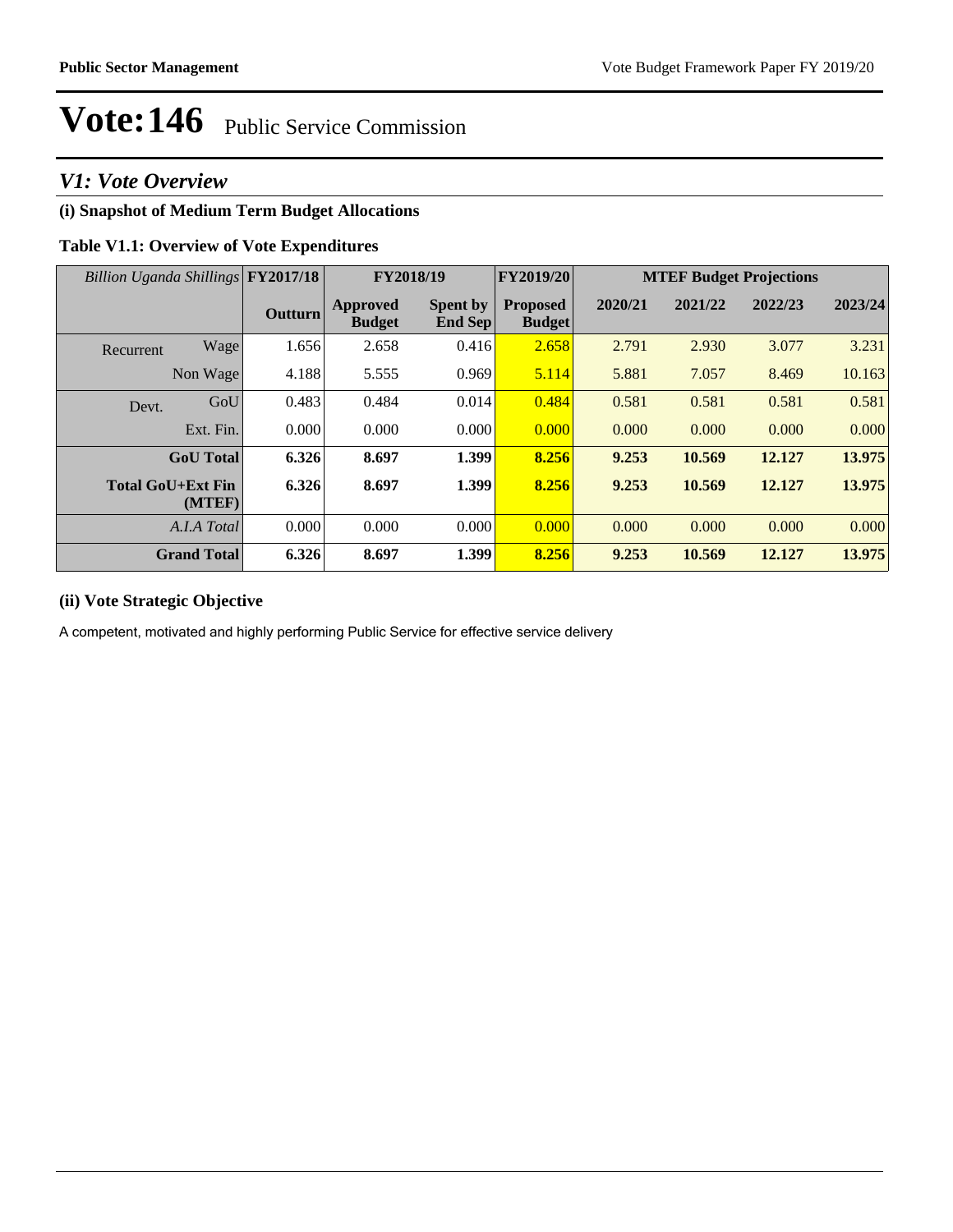## *V2: Past Vote Performance and Medium Term Plans*

### **Performance for Previous Year FY 2017/18**

Appointed 1,154 Public officers in various categories for various Ministries/Departments/ Agencies including advice to HE the President.

97 Officers were appointed during Graduate Recruitment Exercise (GRE) whereby 61 were male and 36 were female. This is over and above the recruitments reported above.

100% (70/70) Disciplinary cases with complete submissions were handled and decisions communicated.

Confirmed 591 Public Officers in their appointments

32 Job Competence profiles developed

59 Selection instruments were developed

74 selection tests for District Local Governments and Ministries, including both competence and aptitude tests were administered to a total of 3,283 applicants out of the 3,874 shortlisted. Out of this number 1,202 successful applicants were recommended for consideration for the oral interview and other forms of assessment.

Procurement of a 14 Seater Van was concluded and the Van delivered to the Commission

Procured a 24 BTU Air Conditioner for the Server Room.

Procured 5 Laptops and 1 Colored Printer

Two (2) Mini Servers, RAM and Extra HDD for E-recruitment examinations module were procured.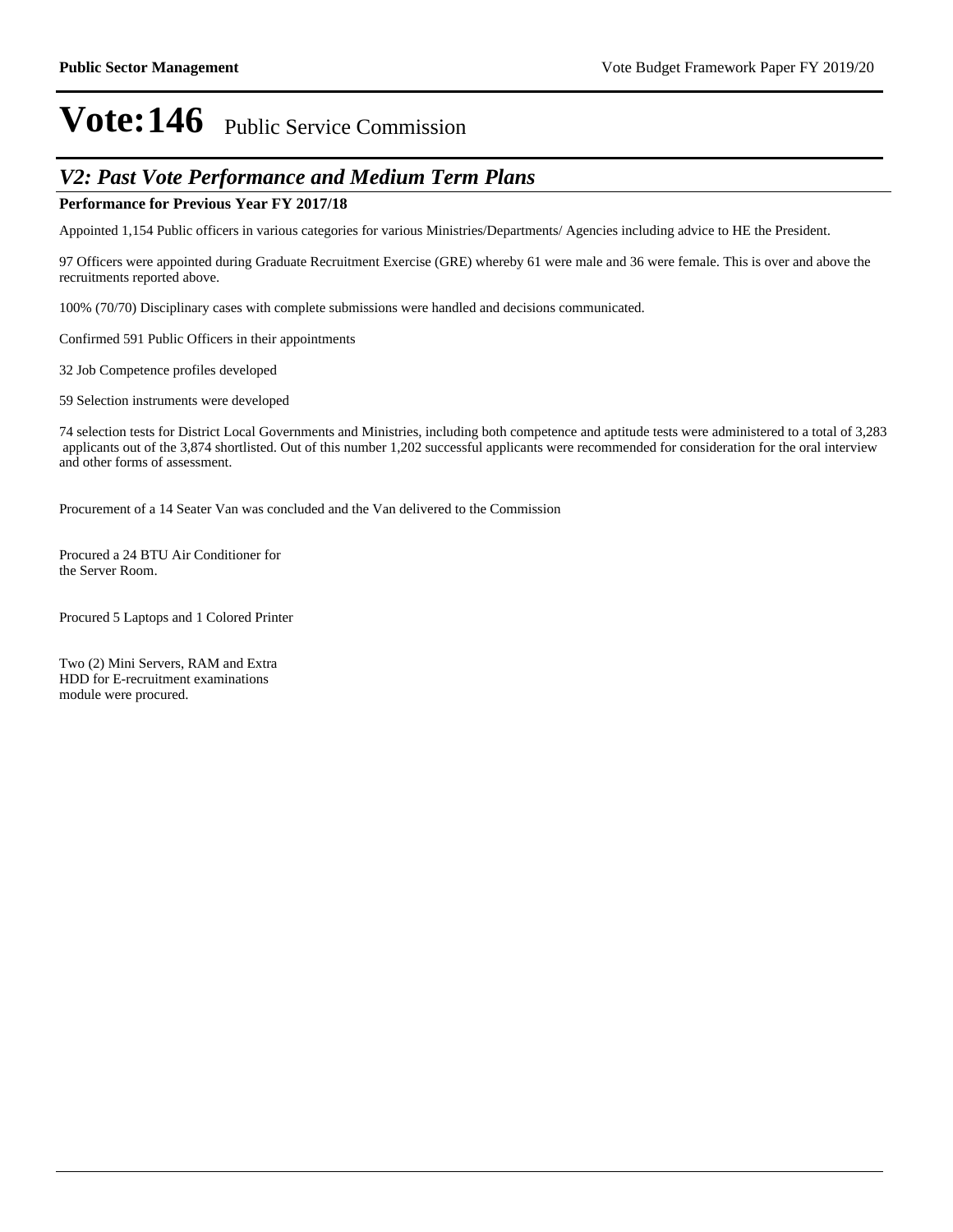#### **Performance as of BFP FY 2018/19 (Performance as of BFP)**

Performance Audit of twenty one (21) DSCs was conducted. -They included: Wakiso, Mpigi, Butambala, Kole, Oyam, Omoro, Hoima, Bulisa, Masindi, Apac, Amolatar, Dokolo, Nakapiripirit, Amudat, Moroto, Serere, Ngora, Kibuku, Agago, Kitgum and Pader.

Eighteen (18) DSCs visited and respective Secretaries mentored in the following DSCs. Kumi, Soroti , Katakwi, Bulambuli, Sironko, Bududa, Bunyangabo, Kabarole, Kamwenge, Buikwe, Mukono, Kayunga,Rubanda, Kabale, Rukiga, Pakwach, Nebbi and Zombo

A total of 836 cases were concluded. -These included: 164 appointments, 02 appeals, 52 promotions, 63 contract appointments, 448 confirmation in appointment, 99 re-designations, and 08 approvals of study leave.

Held one National Stakeholders Conference in Western Uganda.

GRE Advert released and the process of Selection has started.

15 Selection tests developed:

15 Competence selection instruments administered for posts mentioned above

Data for six (6) profiles has been collected and draft profiles are being compiled

Bid notice for Procurement of one (1) Station Wagon issued and receipt of bids underway.

Evaluation of bids for procurement of Projectors and 5 Computers on going

Solicitation for quotations for procurement of office furniture underway.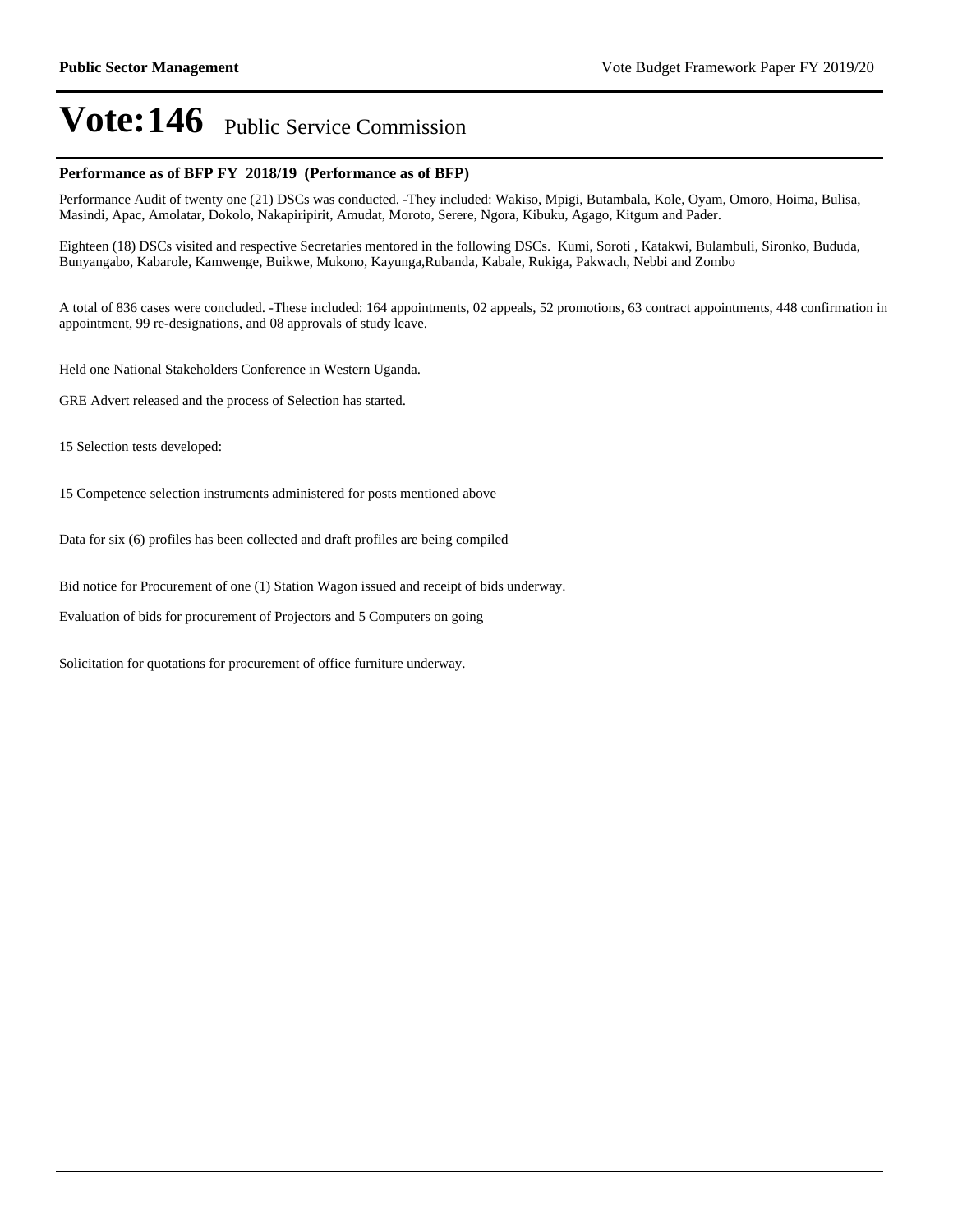#### **FY 2019/20 Planned Outputs**

Hold 02 Regional Stakeholders Conferences in Eastern and Central Regions Conduct Monitoring Visits in 50 Districts Induct 150 newly appointed DSC Members and Secretaries; hold refresher training Mentor Secretaries of 25 DSCs Visit 10 DSCs on Appeal Cases Conduct Gradutae Recruitment Exercise 2019/20 (GRE) recruitment Conduct preliminary activities on development of an electronic Database Management System (EDMS) Review PSC Regulations, Guidelines and Checklists Match Public Service Jobs with courses offered at various Universities and conduct Career sensitization programmes to University Students. Verify Academic Documents of Applicants Develop 20 Competence Profiles Develop 40 Selection Instruments to update the question bank Conduct Selection Exams in 50 DSCs Purchase in conjunction with Physiological Society, 5 International off Shelf Tests Develop a competence based recruitment user manual Renovation/refurbishment of the Registry on the Ground Floor Procurement of a Server for back up, new email client and firewall Replacement of Intercom PABX and Telephone sets Procurement of Furniture for Resource Centre & Others Procurement of one station wagon vehicle Bench Marking Exercise by Members, PSC conducted Fully implement the E-Recruitment System Develop the Electronic Database Management System (EDMS) **Medium Term Plans**

Fill the Public Service Commission staff structure

Acquire enough Station Wagon Motorvehicles for Members of the Public Service Commission

Acquire land and construct an office block for the Commission

### **Efficiency of Vote Budget Allocations**

The allocations have been made basing on the current FY (2018/19) performance and key adjustments made where needed.

#### **Vote Investment Plans**

The Commission does not have Capital Investments above the 0.5bn threshold.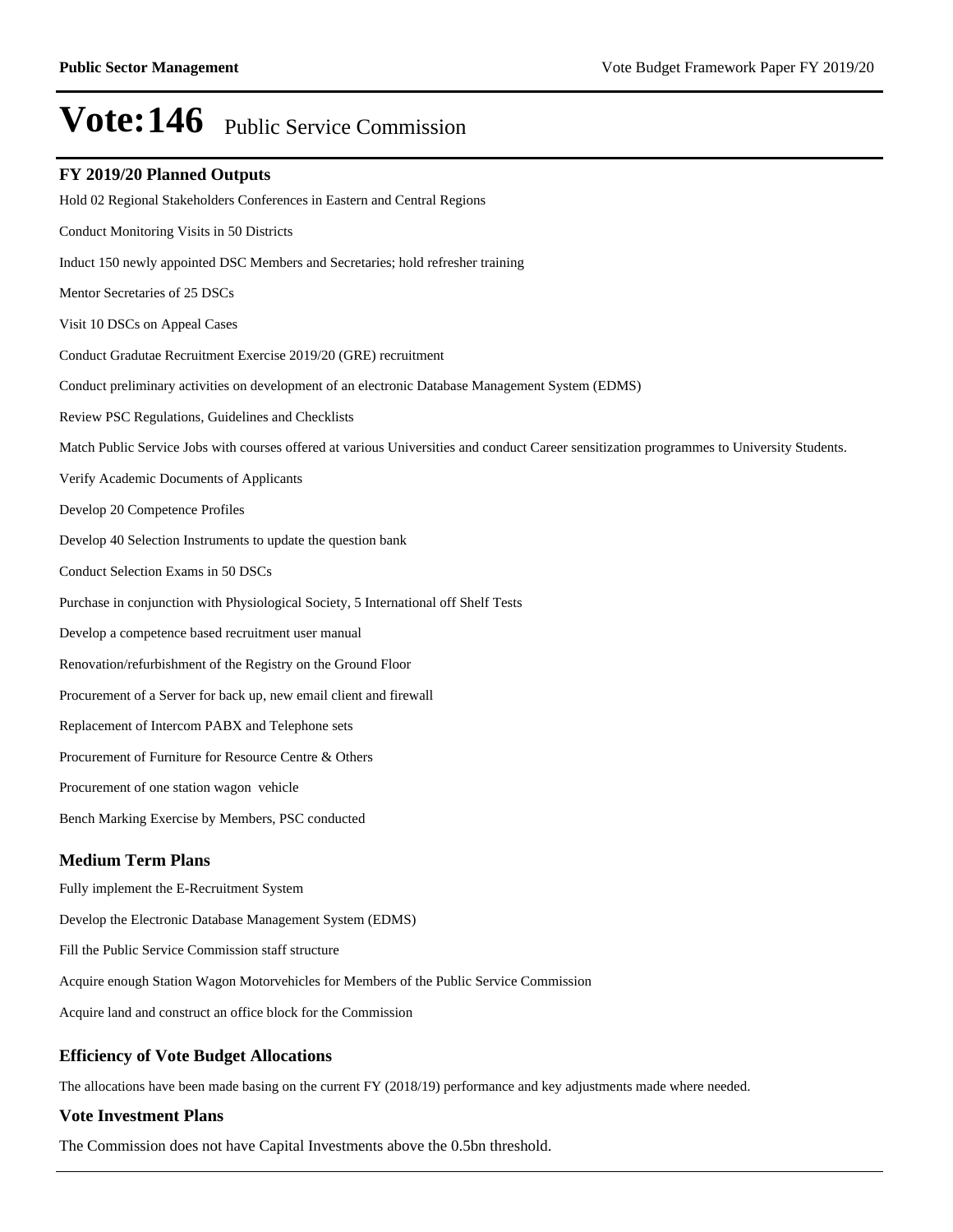### **Major Expenditure Allocations in the Vote for FY 2019/20**

Purchase of a Station Wagon Vehicle (0.3bn)

### **V3: PROGRAMME OUTCOMES, OUTCOME INDICATORS AND PROPOSED BUDGET ALLOCATION**

### **Table V3.1: Programme Outcome and Outcome Indicators**

| <b>Programme:</b>                                                                             |                                                                                                              | <b>52 Public Service Selection and Recruitment</b>              |                                            |  |  |                          |                          |                          |
|-----------------------------------------------------------------------------------------------|--------------------------------------------------------------------------------------------------------------|-----------------------------------------------------------------|--------------------------------------------|--|--|--------------------------|--------------------------|--------------------------|
| <b>Programme Objective:</b>                                                                   | To provide government with competent human resources for effective and efficient public service<br>delivery. |                                                                 |                                            |  |  |                          |                          |                          |
| <b>Responsible Officer:</b>                                                                   | Dr. John Geoffrey Mbabazi.                                                                                   |                                                                 |                                            |  |  |                          |                          |                          |
| <b>Programme Outcome:</b>                                                                     |                                                                                                              | An efficient and transparent public service recruitment process |                                            |  |  |                          |                          |                          |
| <b>Sector Outcomes contributed to by the Programme Outcome</b>                                |                                                                                                              |                                                                 |                                            |  |  |                          |                          |                          |
| 1. Improved institutional and human resource management at central and local government level |                                                                                                              |                                                                 |                                            |  |  |                          |                          |                          |
|                                                                                               | <b>Performance Targets</b>                                                                                   |                                                                 |                                            |  |  |                          |                          |                          |
| <b>Programme Performance Indicators (Output)</b>                                              |                                                                                                              | 2017/18<br><b>Actual</b>                                        | 2018/19<br>Q <sub>1</sub><br><b>Actual</b> |  |  | 2019/20<br><b>Target</b> | 2020/21<br><b>Target</b> | 2021/22<br><b>Target</b> |
| • Percentage of staff recruited against the<br>declared posts                                 |                                                                                                              | 60%                                                             | 68                                         |  |  | 85%                      | 90%                      | 95%                      |

### **Table V3.2: Past Expenditure Outturns and Medium Term Projections by Programme**

| <b>Billion Uganda shillings</b>             | 2017/18        | 2018/19                                            |        | 2019/20       | <b>MTEF Budget Projections</b> |         |         |         |
|---------------------------------------------|----------------|----------------------------------------------------|--------|---------------|--------------------------------|---------|---------|---------|
|                                             | <b>Outturn</b> | <b>Approved Spent By Proposed</b><br><b>Budget</b> | End O1 | <b>Budget</b> | 2020/21                        | 2021/22 | 2022/23 | 2023/24 |
| Vote :146 Public Service Commission         |                |                                                    |        |               |                                |         |         |         |
| 52 Public Service Selection and Recruitment | 6.255          | 8.697                                              | 1.386  | 8.256         | 9.253                          | 10.569  | 12.127  | 13.975  |
| <b>Total for the Vote</b>                   | 6.255          | 8.697                                              | 1.386  | 8.256         | 9.253                          | 10.569  | 12.127  | 13.975  |

### **V4: SUBPROGRAMME PAST EXPENDITURE OUTTURNS AND PROPOSED BUDGET ALLOCATIONS**

### **Table V4.1: Past Expenditure Outturns and Medium Term Projections by SubProgramme**

| Billion Uganda shillings                                      | 2017/18        | 2018/19               |                      | 2019/20                          | <b>Medium Term Projections</b> |         |         |         |
|---------------------------------------------------------------|----------------|-----------------------|----------------------|----------------------------------|--------------------------------|---------|---------|---------|
|                                                               | Outturn Budget | <b>Approved</b> Spent | By<br><b>End Sep</b> | <b>Proposed</b><br><b>Budget</b> | 2020/21                        | 2021/22 | 2022/23 | 2023/24 |
| <b>Programme: 52 Public Service Selection and Recruitment</b> |                |                       |                      |                                  |                                |         |         |         |
| 01 Headquarters (Finance and Administration)                  | 5.043          | 6.394                 | 1.026                | 3.686                            | 4.199                          | 4.975   | 5.903   | 7.014   |
| 02 Selection Systems Department (SSD)                         | 0.166          | 0.459                 | 0.094                | 0.502                            | 0.573                          | 0.682   | 0.811   | 0.966   |
| 03 Guidance and Monitoring                                    | 0.590          | 1.313                 | 0.245                | 3.533                            | 3.842                          | 4.264   | 4.752   | 5.320   |
| 0388 Public Service Commission                                | 0.483          | 0.484                 | 0.014                | 0.484                            | 0.581                          | 0.581   | 0.581   | 0.581   |
| 04 Internal Audit Department                                  | 0.038          | 0.047                 | 0.007                | 0.051                            | 0.058                          | 0.068   | 0.079   | 0.093   |
| <b>Total For the Programme: 52</b>                            | 6.320          | 8.697                 | 1.386                | 8.256                            | 9.253                          | 10.569  | 12.127  | 13.975  |